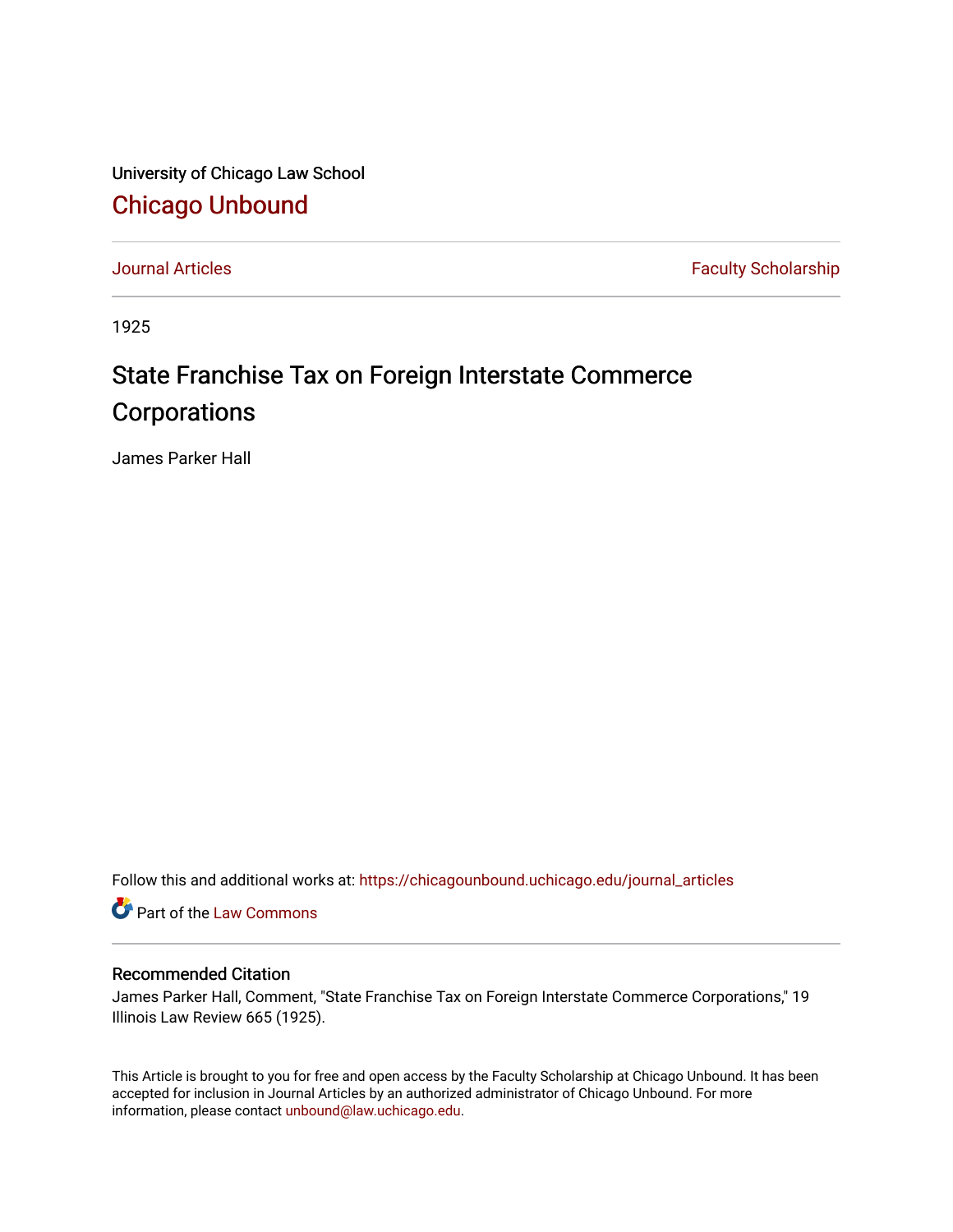## **COMMENT ON RECENT CASES**

## FEDERAL CASES

CONSTITUTIONAL LAW-INTERSTATE COMMERCE-STATE FRAN-CHISE TAX ON FOREIGN CORPORATIONS ENGAGED IN.-[United States] In *Ozark Pipe Line Corporation v. Monier,'* appellant, a Maryland corporation, owned and operated a pipe line for oil extending from Oklahoma, through Missouri, to a point in Illinois. No oil was received or delivered in Missouri. Appellant had charter powers (from Maryland) to operate telegraph and telephone lines, and to deal in and transport merchandise, as well as to pipe oil, and could conduct these activities in both intra- and interstate commerce. It paid for and obtained from Missouri a license to engage exclusively in the business of piping crude oil (which apparently gave the right to do this in both intra- and interstate commerce), and this license, under Missouri law, carried with it the power of eminent domain. The company maintained its principal office in Missouri and never did or attempted to do anything but an interstate oil pipe line business in Missouri. It paid general property taxes on all of its assets in Missouri. A Missouri statute<sup>2</sup> required every foreign corporation engaged in business in Missouri to pay an annual franchise tax of one-tenth of one per cent of the proportion of its capital stock and surplus that its assets in the state bore to all of its assets. Appellant, having refused to make to the state tax commission such a required report as would give the data for this assessment, was threatened with revocation of its license and tax proceedings that would encumber its property. Its bill for an injunction was dismissed **by** the federal District Court for the Western District of Missouri, and an appeal was taken to the Supreme Court, which reversed the dismissal, Mr. Justice Brandeis dissenting.

The majority proceeded upon the familiar ground that a tax upon the mere franchise or right to do interstate business is invalid, which, properly understood, has been respectable law since *Gloucester Ferry Co. v. Pennsylvania*<sup>3</sup> and *Philadelphia S. S. Co. v. Pennsylvania.4* The real question of course was whether the case fell within the "proper understanding" of the general proposition.

(a) If the franchise is that of a domestic corporation and the tax is measured **by** the corporate property (even if property outside of the state be included) the tax is valid. See *Kansas City, etc., Ry.* v. *Botkin5-where* there was a maximum limit to the tax; and *Kansas City, etc., R. R. v. Stiles<sup>6</sup>*—where there was no maxi-

<sup>1. (1925) 45</sup> Sup. Ct. 184.<br>2. (1919) Mo. Rev. Stats<br>3. (1885) 114 U. S. 196.<br>4. (1887) 122 U. S. 326. 2. (1919) Mo. Rev. Stats. secs. 9836-48.

<sup>3. (1885) 114</sup> U. S. 196.

<sup>4. (1887) 122</sup> U. **S.** 326.

<sup>5. (1916) 240</sup> U. S. 227.

**<sup>6.</sup>** (1916) 242 U. S. 111.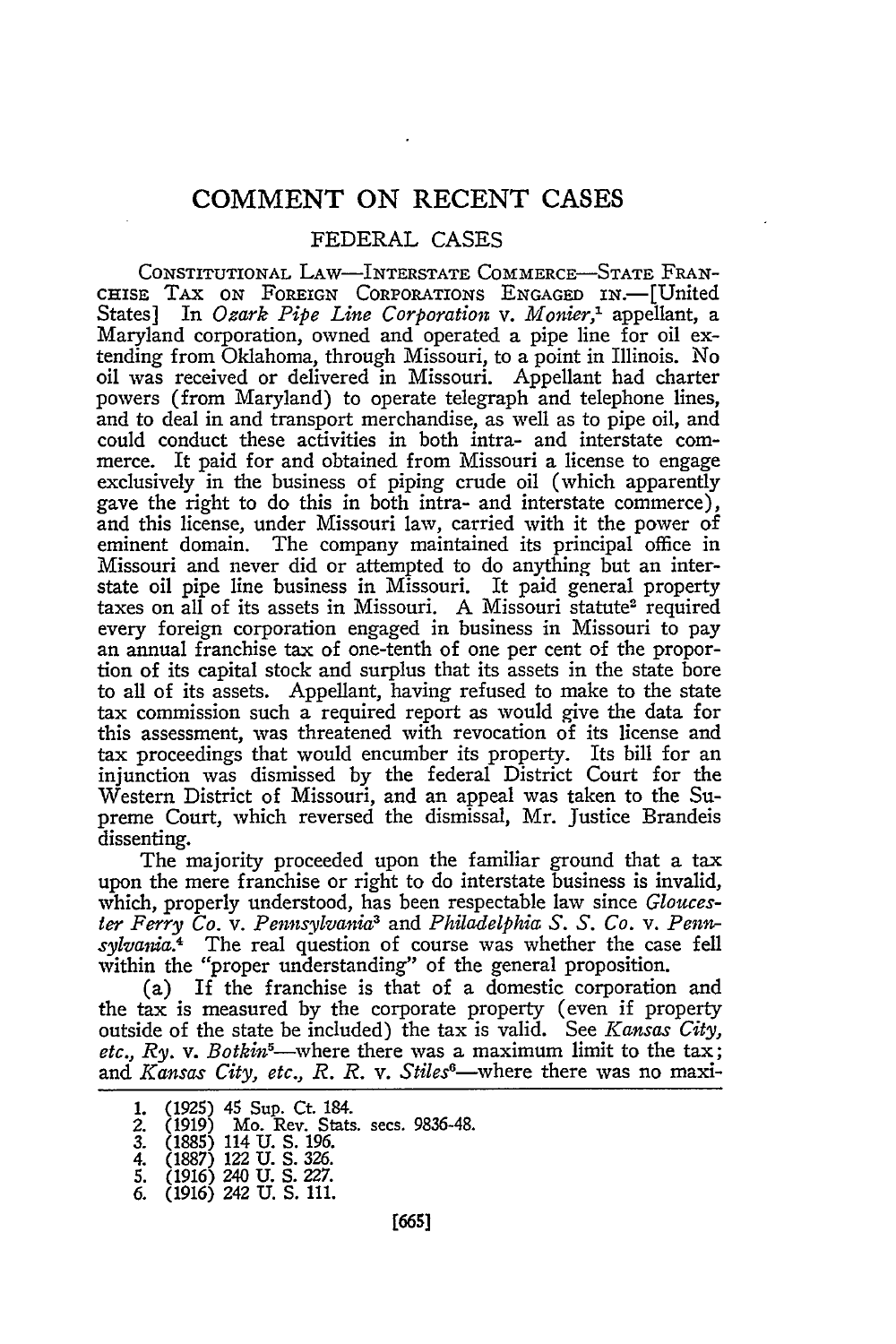mum. This distinction between the franchises of domestic and foreign corporations-even though both be solely engaged in interstate commerce-was early noticed in *Philadelphia S. S. Co. v. Pennsylvania.7*

(b) Or, if the franchise be that of a domestic corporation, it may be measured in at least any reasonable manner **by** the amount of business done **by** the use of such franchise (including interstate business) **."**

(c) Or, if the franchise, whether domestic or foreign (not being granted **by** the United States) and whether used to carry on interstate or intrastate business, is used in the taxing state and is valued as a part of the corporation's property there, it may be subjected to a property tax.<sup>9</sup>

(d) Or, if the tax, though in terms on the privilege or franchise of doing business (even of a foreign corporation), is in fact a tax on the corporate property within the state (as indicated by the method of its ascertainment, and particularly if it is in lieu of all other property taxes), it is valid, even though the business done and included in the mode of measurement of the tax is in whole or part interstate commerce.<sup>10</sup>

Mr. Justice Brandeis's dissent went on the ground that the tax was really on the privilege of doing business in corporate form under the Missouri license, with the added power of eminent domain; that the license conferred the power to do intrastate business, though none was in fact done; and that the amount of the tax was too small appreciably to burden interstate commerce. So far as the mere privilege of doing interstate business in corporate form is concerned it may be said that Missouri could not interfere with this and that the license gave no power not already possessed. So far as it purported to give intrastate powers it was effective, though appellant made no use of such powers in fact. If appellant had obtained a license in this form, in order that it might be enabled to do intrastate business should it so desire, it could be argued that the Missouri tax was valid within the case of *Ficklin v. Shelby Co. Taxing District,"'* where Tennessee was allowed to tax the business of a broker for a particular year in which he obtained a license to do a general (state and interstate) business, though in that year he chanced to do only interstate business. On the other hand, if appellant sought to do and did no intrastate business it could not be

**7.** (1887) 122 U. **S.** at 342 *if.*

*8. Maine v. Grand Trunk Ry.* (1891) 142 **U. S. 217;** *Wisconsin & Mich. R. R. v. Powers* (1903). 191 U. S. *379* (tax on "property and business").

*9. Atlantic & Pacific Teleg. Co. v. Philadelphia* (1903) 190 **U.** S. 160; *Western Union Teleg. Co. v. Gottlieb* (1903) 190 U. S. 412; *St. Louis S. W. Ry v. Arkansas* (1914) 235 U. S. 350, 365; *St. Louis-San Fran. Ry. v. Middlekamp* (1921) 256 U. S. 226, 231; *St. Louis, etc., Elec. Ry. v. Missouri* (1921) **256** U. S. 314, 318.

10. *Postal Teleg. Co. v. Adams* (1895) 155 U. S. 688; *United States Express Co. v. Minnesota* (1912) 223 U. S. 335; *McHenry v. Alford* (1898) 168 U. S. 651; *Wisconsin & Mic. R. R. v. Powers* (1903) 191 U. **S.** 379.

11. (1892) 145 U. S. 1.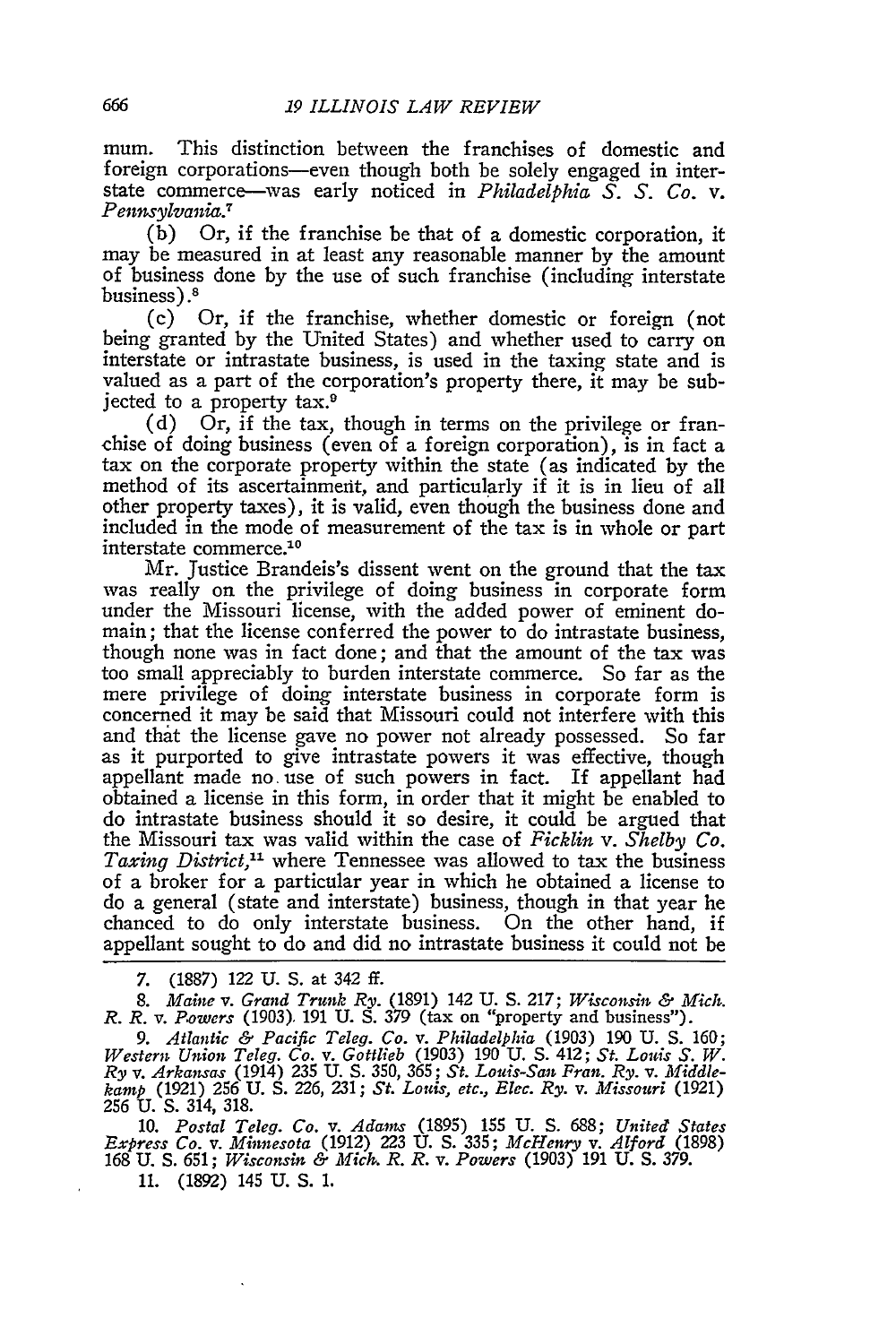made to pay for a license to do both kinds.<sup>12</sup> The facts of the principal case do not show any purpose of appellant to do local business if opportunity offered, and probably the license was in a single standard form covering both. The majority of the court put Missouri's power to tax "upon what was done and not upon what might have been done."<sup>13</sup>

The majority also denied that Missouri's grant of, the power of eminent domain could be a foundation for the tax. Perhaps it is enough to say that the tax law did not purport to tax this privilege. Compare *American Smelting, etc., Co. v. Colorado'4* where a form of state taxation of a foreign corporation that could have been enacted by way of amendment of its charter was held bad because not purporting to operate as such an amendment but as a general law violating the obligation of contracts. If Missouri's law had purported to tax or to impose a condition upon the power of eminent domain (which the state could arbitrarily withhold), and had measured the impost as it did (by the amount of property. in the state) it would be difficult to deny its validity.<sup>15</sup>

Were it not for the decisions of the Missouri courts, a very respectable case could be made for the validity of the Missouri tax under proposition (d), above. If, though the business were solely interstate commerce, the tax on the franchise to do it (being measured solely by property in the state) had been in lieu of all other taxes (and so construable as really a property tax) it would have been valid.<sup>16</sup> Nor would it have been objectionable that, construed as a property tax, it was levied at a higher rate on pipe lines than on other property, for the state's power to classify for taxation includes the right to make the rates different on different sorts of property **;17** and this inequality of rate may take the form of double taxation.'8 For the same reason, if the state had levied two separate ad valorem property taxes upon the Missouri assets of the appellant, it would not have violated the Constitution if their total amount was not greater than one such tax could have been. Why, then, may the state not levy one property tax in the ordinary ad valorem form, and another in the form of a franchise tax measured by property in the state-the sum of the two taxes not being more than could have been exacted either (1) by a franchise tax in lieu of all other taxes, or (2) by two separate ad valorem taxes? In *St. Louis S. W.*

12. *Stockard v. Morgan* (1902) 185 U. S. 27.

13. 45 S. Ct. at p. 187. 14. (1907) 204 U. S. 103, 114.

15. California v. Cent. Pacific R. R. (1888) 127 U. S. 1, 40-42; Cent.<br>Pacific R. R. v. California (1896) 162 U. S. 91; Railroad Co. v. Maryland<br>(1875) 21 Wall. 456; Horn Silver Mining Co. v. New York (1892) 143 U. S.<br>305; Massachusetts (1907) 207 U.S. 79; Kansas City, etc., R. R. v. Stiles (1916)<br>Massachusetts (1907) 207 U.S. 79; Kansas City, etc., R. R. v. Stiles (1916)<br>242 U.S. 111; J. P. Hall (1907) in ILL. LAW REV. 2:21.<br>16. See note 10

*Cases* (1914) 232 U. **S.** 576. 18. *Patton v. Brady* (1902) 184 U. **S.** 608. As to more subtle forms of double taxation, see *Hall* "Cases on Const. Law" 606 note.